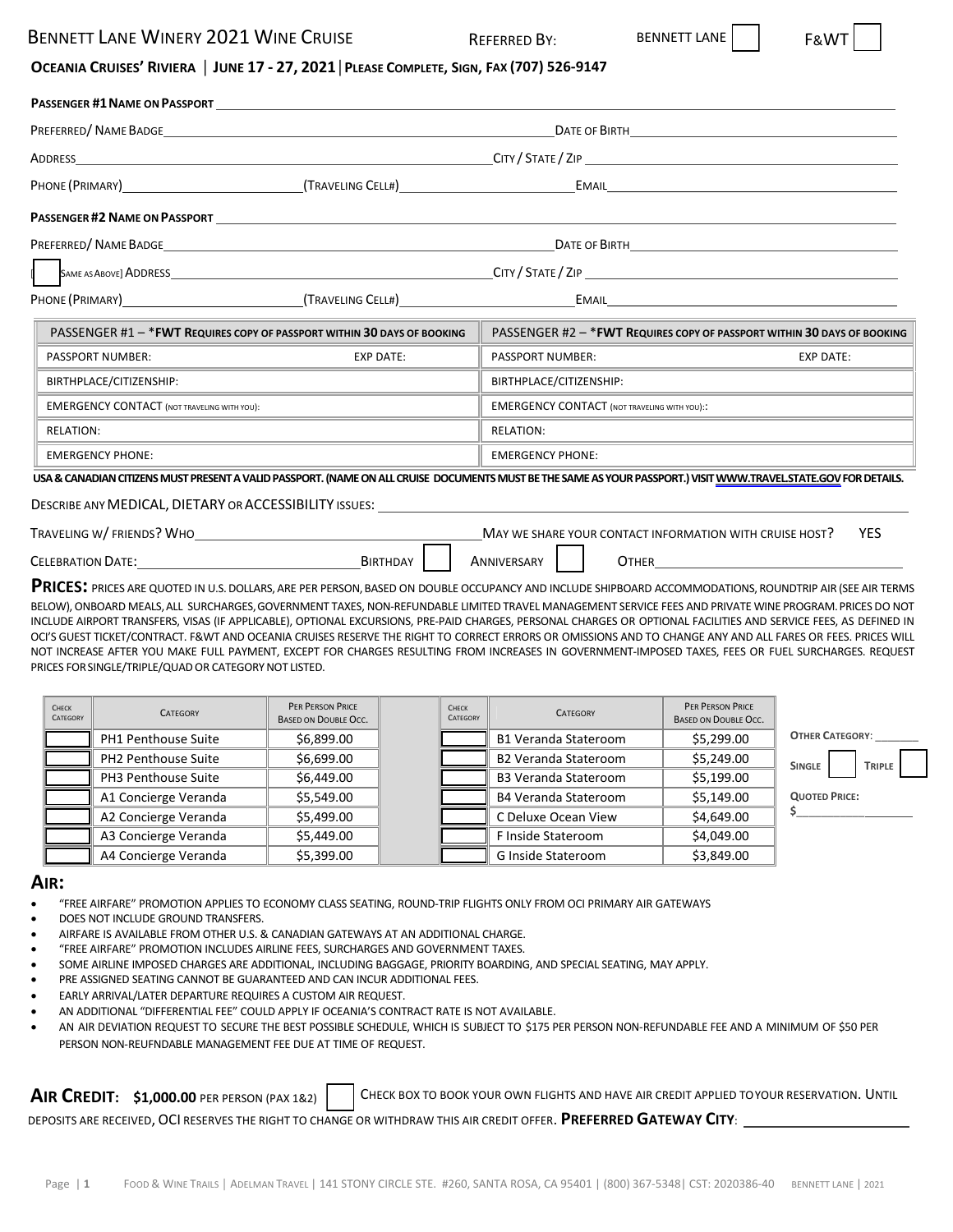**DEPOSITS & PAYMENTS:** DEPOSIT DUE AT BOOKING: **\$1,150.00** PER PASSENGER FOR ALL CABINS EXCEPT VISTA, OCEANIA AND OWNER'<sup>S</sup> SUITES. PLEASE CALL FOR DEPOSIT AMOUNTS FOR BOOKING SUITES. PAY BY: MASTERCARD / VISA / AMERICAN EXPRESS TOTAL DEPOSIT: \$

| <b>CREDIT CARD NUMBER:</b>                   | $T$ $\vee$ $R$ | $\gamma$ |  |
|----------------------------------------------|----------------|----------|--|
| PLEASE FAX TO OUR OFFICES AT (707) 526-9147. |                |          |  |

\_\_\_\_\_\_\_\_\_\_\_\_\_\_\_\_\_\_\_\_\_\_\_\_\_\_\_\_\_\_\_\_\_\_\_\_\_\_\_\_\_ \_\_\_\_\_\_\_\_\_\_\_\_\_\_\_\_\_\_\_\_\_\_\_\_\_\_\_\_\_\_\_\_\_\_\_\_\_\_\_\_\_\_\_\_\_\_\_\_\_\_\_\_\_\_\_\_\_\_\_\_\_\_\_\_\_\_\_\_

PRINT NAME AS APPEARS ON CREDIT CARD SIGNATURE OR TYPE NAME IN LIEU OF SIGNATURE - (I AUTHORIZE F&WT TRAVEL GROUP/ F&WT TO CHARGE MY CREDIT CARD.)

**FINAL PAYMENT DUE ON: MAR 4, 2021** YES, I AUTHORIZE FINAL PAYMENT TO BE AUTOMATICALLY CHARGED ON THIS DATE TO THE CREDIT CARD LISTED

ABOVE. NOTE: IF YOU USE A DEBIT CARD TO PAY THE DEPOSIT, F&WT MAY NOT BE ABLE TO PROCESS YOUR FINAL PAYMENT, AND THEREFORE, REQUIRES AN ALTERNATE PAYMENT METHOD FOR FINAL PAYMENT. IF FINAL PAYMENTS NOT RECEIVED BY THE DATE SPECIFIED ABOVE, YOUR SPACE ON THIS CRUISE WILL BE RELEASED AND APPLICABLE CANCELLATION FEES APPLIED.

## **TERMS & CONDITIONS:**

**PAYMENT & CANCELLATION SCHEDULE:** ANY REFUND OR CHANGE REQUESTS RELATING TO THE CRUISE, INCLUDING AIRFARE, MUST BE RECEIVED BY F&WT IN WRITING AND DOCUMENTS RETURNED. CANCELLATION FEES APPLY TO NAME CHANGES. CANCEL FEES CANNOT BE APPLIED OR MOVED TO ANOTHER SAILING. "I AUTHORIZE ADELMAN TRAVEL SYSTEMS INC/ F&WT TO CHARGE MY CREDIT CARD IF I CANCEL THIS BOOKING, PURSUANT TO THE CANCELLATION SCHEDULE AND FEES SET FORTH BELOW":

| <b>OWNER'S, VISTA &amp; OCEANIA SUITES</b> |          | ALL OTHER STATEROOM CATEGORIES |                        |          |                         |
|--------------------------------------------|----------|--------------------------------|------------------------|----------|-------------------------|
| <b>FROM</b>                                | то       | <b>FEE</b>                     | <b>FROM</b>            | то       | <b>FEE</b>              |
| <b>DATE OF BOOKING</b>                     | 12/10/20 | \$100 PER PERSON               | <b>DATE OF BOOKING</b> | 12/10/20 | \$100 PER PERSON        |
| 12/11/20                                   | 01/22/21 | <b>\$250 PER PERSON</b>        | 12/11/20               | 01/22/21 | \$250 PER PERSON        |
| 01/23/21                                   | 03/04/21 | 15% FULL FARE                  | 01/23/21               | 03/04/21 | <b>\$500 PER PERSON</b> |
| 03/05/21                                   | 03/19/21 | 35% FULL FARE                  | 03/05/21               | 03/19/21 | 35% FULL FARE           |
| 03/20/21                                   | 04/02/21 | <b>65% FULL FARE</b>           | 03/20/21               | 04/02/21 | 65% FULL FARE           |
| 04/03/21                                   |          | 100% FULL FARE                 | 04/03/21               |          | 100% FULL FARE          |

### CLICK HERE TO READ FOOD & WINE TRAILS COMPLETE TERMS AND [CONDITIONS.](https://www.foodandwinetrails.com/wp-content/uploads/2020/08/MASTER-FWT-Oceania-Cruises-Terms-and-Conditions.pdf) CLICK HERE TO READ OCI'S GUEST/TICKET CONTRACT

**RESPONSIBILITY:** PASSENGER ACKNOWLEDGES (i) SPONSORING WINERIES ARE RESPONSIBLE FOR THE WINE EDUCATION PROGRAM, WHICH IS NOT CONNECTED IN ANY WAY WITH ADELMAN TRAVEL SYSTEMS INC. / F&WT AND RESERVES THE RIGHT TO SUBSTITUTE PROGRAM ELEMENTS AND PRESENTERS WITHOUT NOTICE; (ii) ALL ARRANGEMENTS MADE WITH THIRD PARTY SUPPLIERS ARE MADE SOLELY FOR THE CONVENIENCE OF GUESTS DONE AT THE GUESTS' OWN RISK AND ARE SUBJECT TO ALL TERMS AND CONDITIONS OF THE RESPECTIVE SUPPLIERS; AND (iii) OCEANIA CRUISES (OCI) IS RESPONSIBLE FOR THE CRUISE AND RELATED SERVICES, WHICH ALONG WITH ANY INCLUDED FREE AIR FARE, ARE GOVERNED BY OCI'S TERMS AND CONDITIONS AS NOTED IN THEIR CRUISE BROCHURE (SEE LINK ABOVE TO THESE TERMS).

**TRAVEL INSURANCE:** F&WT STRONGLY RECOMMENDS YOU PURCHASE ALLIANZ TRAVEL INSURANCE, OR COMPARABLE COMPREHENSIVE TRAVEL POLICY. IT IS OUR POLICY TO INFORM EVERY TRAVELER OF THIS OPTION. NOTE THAT BY NOT PURCHASING INSURANCE, YOU ASSUME **ALL** RISK OF LOSS. INSURANCE CAN ONLY BE CANCELLED WITHIN 10‐DAYS OF ITS INITIAL PURCHASE IF DONE IN WRITING. REFER TO THE INSURANCE BROCHURE FOR DETAILS REGARDING COVERAGE COND

**TERMINATION:** THIS WINE EDUCATION CRUISE PROGRAM REQUIRES A MINIMUM NUMBER OF PARTICIPANTS AND F&WT RESERVES THE RIGHT TO CANCEL THE PROGRAM BEFORE **THE FINAL PAYMENTDATE LISTED ABOVE** IF SUCH MINIMUM NUMBER IS NOT ACHIEVED. UPON SUCH PROGRAM CANCELLATION BY F&WT WILL ISSUE A REFUND OF PROGRAM FEES

PAID BY YOU. PARTICIPANTS ARE ENCOURAGED TO FULLY READ AND BE AWARE OF AIRLINE CANCELLATION PENALTIES. ADELMAN TRAVEL SYSTEMS INC./F&WT SHALL HAVE NO LIABILITY OF AIRLINE OR OTHER THIRD PARTY FEES FOR SUCH CANCELLATION AS PROVIDED FOR ABOVE. THE CRUISE LINE MAY FIND IT NECESSARY TO TERMINATE OR SUSPEND THE CRUISE. UPON SUCH TERMINATION OR SUSPENSION BY THE CRUISE LINE, REFUNDS WILL BE SUBJECT TO THE TERMS AND CONDITIONS OF THE CRUISE LINE. IT IS THE RESPONSIBILITY OF EACH TRAVELER TO FULLY READ AND BE AWARE OF THE CRUISE LINE'S TERMS AND CONDITIONS. ADELMAN TRAVEL SYSTEMS INC. / F&WT SHALL HAVE NO LIABILITY FOR PROGRAMS TERMINATED OR SUSPENDED BY THE CRUISE LINE OR OTHER SUCH THIRD PARTIES FOR ANY REASON.

**PHOTO RELEASE:** I UNDERSTAND AND AGREE THAT WHILE [DESCRIBE DUTIES OR ACTIVITIES], **I** MAY BE PHOTOGRAPHED AND/OR VIDEOTAPED FOR INTERNAL AND/OR PROMOTIONAL USE. I HEREBY GRANT AND CONVEY TO F&WT ALL RIGHT, TITLE, AND INTEREST, INCLUDING BUT NOT LIMITED TO, ANY ROYALTIES, PROCEEDS, OR OTHER BENEFITS, IN ANY AND ALL SUCH PHOTOGRAPHS OR RECORDINGS, AND CONSENT TO F&WT'S USE OF MY NAME, IMAGE, LIKENESS, AND VOICE IN PERPETUITY, IN ANY MEDIUM OR FORMAT (INCLUDING BUT NOT LIMITED TO BROCHURES, INVITATIONS, NEWSPAPERS, MAGAZINES, WEBSITES), FOR ANY PUBLICITY WITHOUT FURTHER COMPENSATION OR PERMISSION.

**WAIVER:** F&WT HAS MADE REASONABLE ENQUIRIES AND NOTED SUPPLIERS HAVE UNDERTAKEN ENHANCED HEALTH AND SAFETY MEASURES REGARDING THE PANDEMIC PROTECTIVE POLICIES AND PRACTICES IN AN EFFORT TO MITIGATE THE RISK OF EXPOSURE TO CONTAGIOUS DISEASES. DESPITE THESE MEASURES, I UNDERSTAND THAT THE SUPPLIER(S) MAY NOT APPLY THOSE POLICIES AS DILIGENTLY AS THE POLICIES SUGGEST. PLEASE NOTE: EVEN IF THE SUPPLIER MAKES A GOOD FAITH EFFORT TO ENFORCE ITS GOOD PRACTICES, SOME TRAVELERS MAY SIMPLY REFUSE TO COOPERATE. I AM AWARE THAT THERE IS AN INHERENT RISK OF EXPOSURE TO CONTAGIOUS DISEASES AND BY CHOOSING TO CRUISE, FLY OR TOUR I VOLUNTARILY ASSUME ALL RISKS RELATED TO CONTAGIOUS DISEASES.

\_\_\_\_\_\_\_\_\_\_\_\_\_\_\_\_\_\_\_\_\_\_\_\_\_\_\_\_\_\_\_\_\_\_\_\_\_\_\_ \_\_\_\_\_\_\_\_\_\_\_\_\_\_\_\_\_\_\_\_\_\_\_\_\_\_\_\_\_\_\_\_\_\_\_\_\_\_\_

PLEASE CHECK THIS BOX INDICATING THAT YOU HAVE READ, UNDERSTAND AND ACCEPT THE TERMS AND CONDITIONS SET FORTH.

PASSENGER #1 **DATE** PASSENGER #2 **DATE** PASSENGER #2